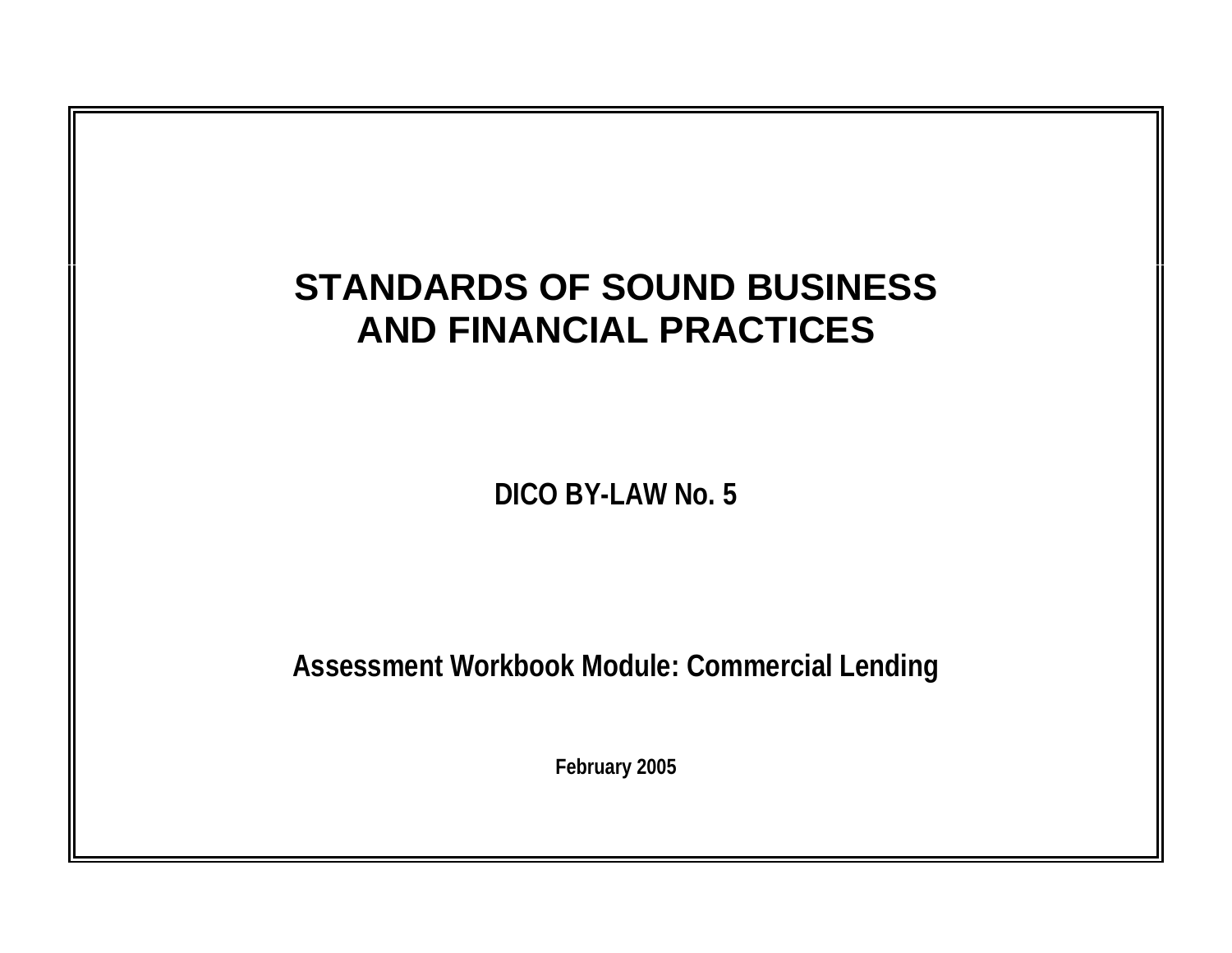## **3. Credit Risk Management: Commercial Lending**

*It is a sound business and financial practice for a member institution to have appropriate and prudent policies, procedures and controls to manage the onand off-balance sheet credit risk of the institution.* 

The fundamental elements of credit risk management include implementing a policy that addresses:

- authorized types and classes of credit instruments
- limits or prohibitions on credit exposures including concentration
- assessment criteria and security requirements for each authorized credit instrument
- an effective credit assessment and monitoring system
- defined and prudent levels of decision-making authority for approving credit exposures
- management of delinquent and impaired loans

| <b>Element</b>                               | <b>Assessment Criteria</b>                                                                               | <b>Yes</b> | <b>C.U. Reference</b> | <b>DICO</b><br><b>References</b> |
|----------------------------------------------|----------------------------------------------------------------------------------------------------------|------------|-----------------------|----------------------------------|
| 1. authorized types and<br>classes of credit | All the types and classes of authorized credit instruments are<br>included in the policy and procedures. |            |                       | RM Sec.5202                      |
| <i>instruments</i>                           |                                                                                                          |            |                       |                                  |
|                                              | Commercial credit instruments typically include:                                                         |            |                       |                                  |
|                                              | <b>Commercial Mortgages</b>                                                                              | $\Box$     |                       |                                  |
|                                              | <b>Commercial Term Loans</b>                                                                             | $\Box$     |                       |                                  |
|                                              | <b>Operating Lines of Credit</b>                                                                         | $\Box$     |                       |                                  |
|                                              | <b>Construction Mortgages</b>                                                                            | $\Box$     |                       |                                  |
|                                              | Letters of Credit and Guarantees                                                                         | $\Box$     |                       |                                  |
|                                              | Mortgage Rental Properties in Excess of 4 units                                                          | $\Box$     |                       |                                  |
|                                              | Policy and procedures appropriately address:                                                             | $\Box$     |                       |                                  |
|                                              | the terms and conditions of the facilities                                                               | $\Box$     |                       |                                  |
|                                              | eligible loan purposes                                                                                   | $\Box$     |                       |                                  |
|                                              | amortization periods as appropriate                                                                      |            |                       |                                  |
| <b>Comments and/or exceptions:</b>           |                                                                                                          |            |                       |                                  |
|                                              |                                                                                                          |            |                       |                                  |
|                                              |                                                                                                          |            |                       |                                  |
|                                              |                                                                                                          |            |                       |                                  |
|                                              |                                                                                                          |            |                       |                                  |
|                                              |                                                                                                          |            |                       |                                  |
|                                              |                                                                                                          |            |                       |                                  |
|                                              |                                                                                                          |            |                       |                                  |
|                                              |                                                                                                          |            |                       |                                  |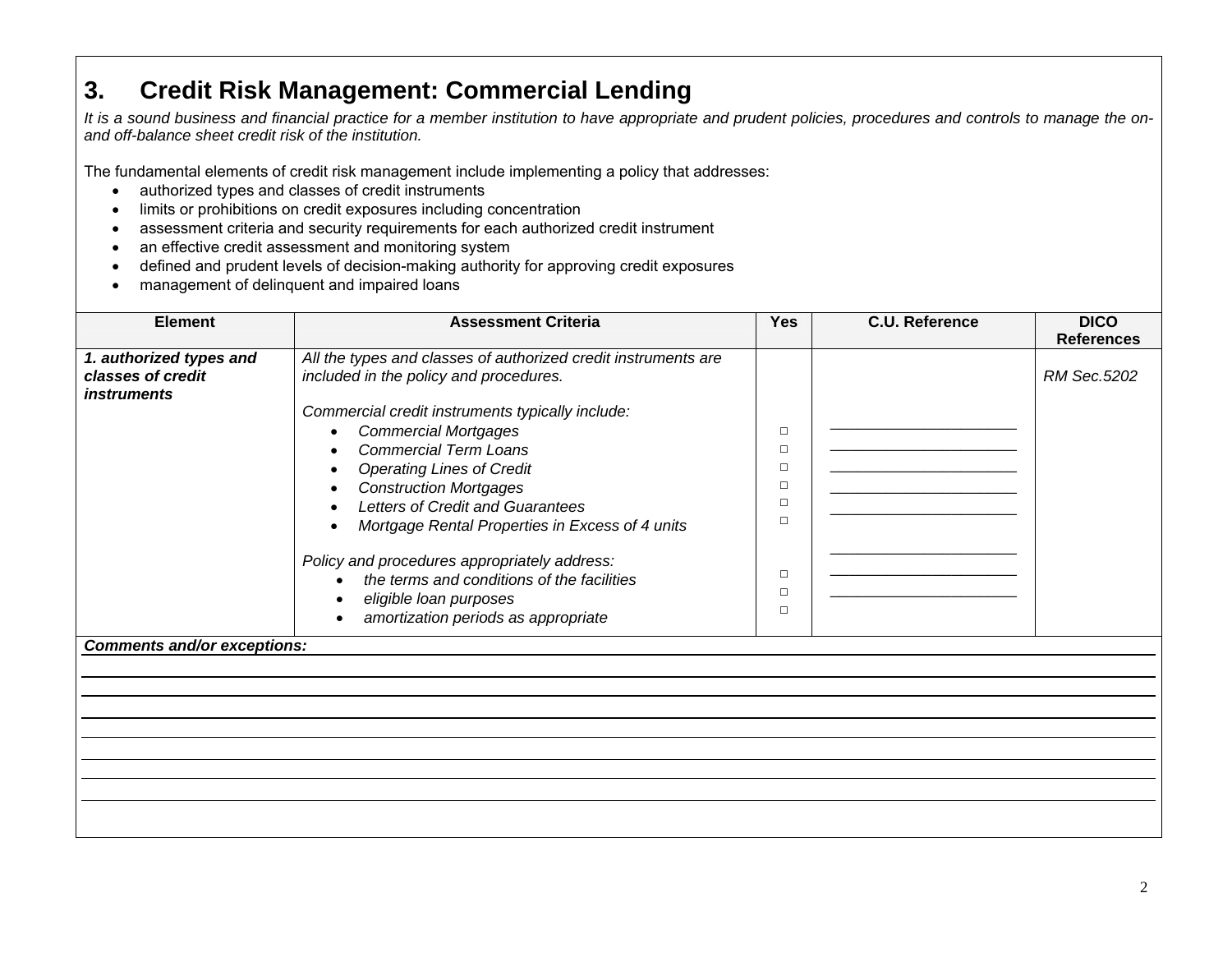| <b>Element</b>                                                              | <b>Assessment Criteria</b>                                                                                                                                                                                                                                                                                                                                                                                                                | <b>Yes</b>                                                                   | <b>C.U. Reference</b> | <b>DICO</b>                                    |
|-----------------------------------------------------------------------------|-------------------------------------------------------------------------------------------------------------------------------------------------------------------------------------------------------------------------------------------------------------------------------------------------------------------------------------------------------------------------------------------------------------------------------------------|------------------------------------------------------------------------------|-----------------------|------------------------------------------------|
| 2. limits or prohibitions on<br>credit exposures including<br>concentration | Appropriate and prudent limits or prohibitions on credit<br>exposures should be established.<br>These should include limits on:                                                                                                                                                                                                                                                                                                           | $\Box$                                                                       |                       | <b>References</b><br>RM Sec.5203,<br>5204,5205 |
|                                                                             | loans in aggregate to any one borrower or group of<br>associated borrowers (connected persons)<br>the maximum size of a single loan by type<br>$\bullet$<br>loans in aggregate for each loan type<br>loans, in aggregate, of large loans (as defined)<br>aggregate loans by industry/sub industry<br>loans concentrated within a particular region<br>aggregate total commercial loans<br>benchmarks for targeted high risk credit levels | $\Box$<br>$\Box$<br>$\Box$<br>$\Box$<br>$\Box$<br>$\Box$<br>$\Box$<br>$\Box$ |                       |                                                |
| <b>Comments and/or exceptions:</b>                                          |                                                                                                                                                                                                                                                                                                                                                                                                                                           |                                                                              |                       |                                                |
|                                                                             |                                                                                                                                                                                                                                                                                                                                                                                                                                           |                                                                              |                       |                                                |
|                                                                             |                                                                                                                                                                                                                                                                                                                                                                                                                                           |                                                                              |                       |                                                |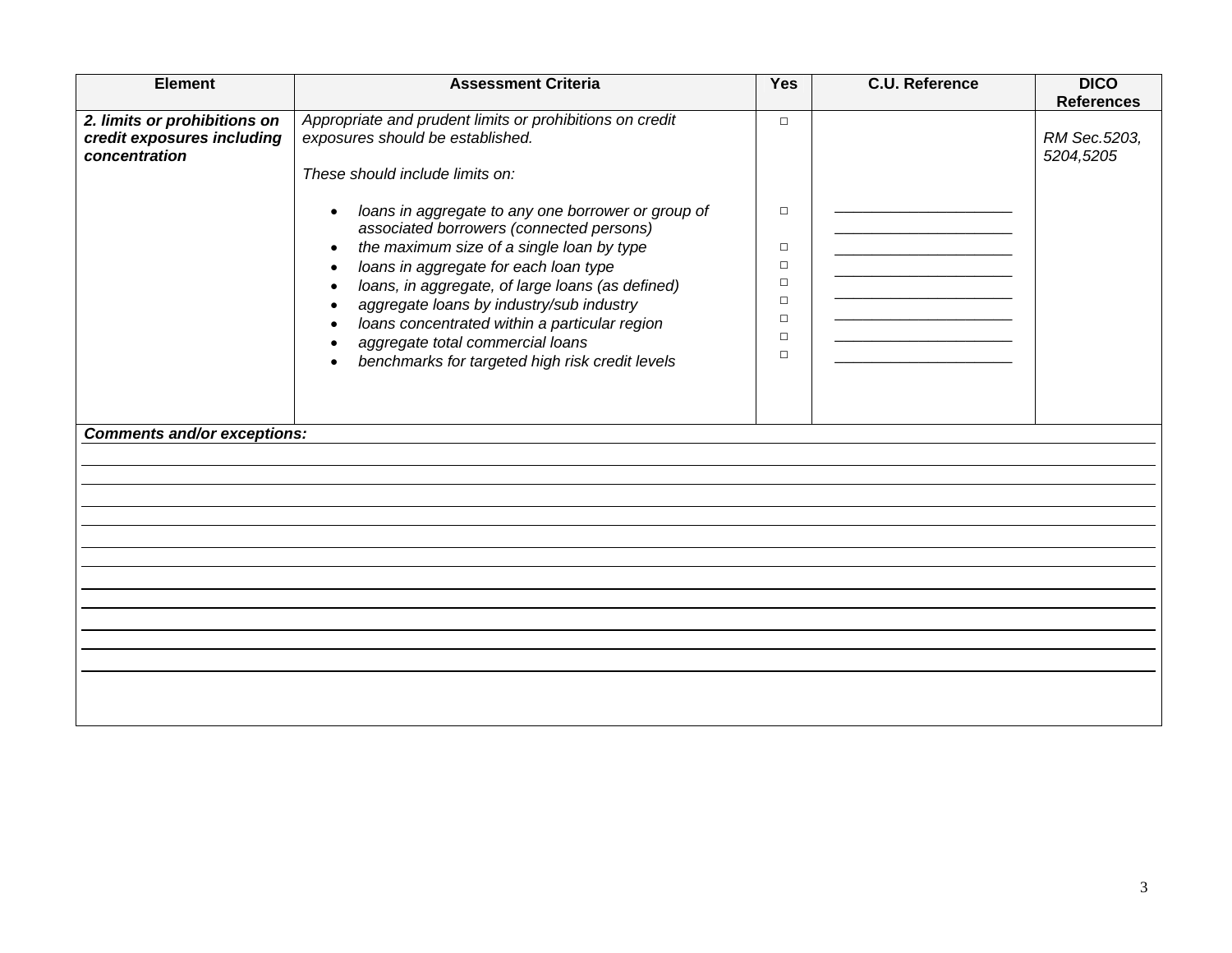| <b>Element</b>                              | <b>Assessment Criteria</b>                                                 | <b>Yes</b>       | <b>C.U. Reference</b> | <b>DICO</b>                  |
|---------------------------------------------|----------------------------------------------------------------------------|------------------|-----------------------|------------------------------|
|                                             |                                                                            |                  |                       | <b>References</b>            |
| 3. assessment criteria and                  | Appropriate and prudent assessment criteria and security                   | $\Box$           |                       |                              |
| security requirements for                   | requirements have been established, including:                             |                  |                       | <b>RM</b>                    |
| each authorized credit<br><i>instrument</i> |                                                                            |                  |                       | Sec.5202,5504<br>RM Sec.5505 |
|                                             | maximum debt coverage limits                                               | $\Box$           |                       | RM Sec.                      |
|                                             | minimum security margins for each type of security                         | $\Box$<br>$\Box$ |                       | 5502,5503                    |
|                                             | minimum loan and security documentation required to                        | $\Box$           |                       |                              |
|                                             | support the loan application                                               |                  |                       |                              |
|                                             | the process for security valuation, registration,<br>insurance and renewal | $\Box$           |                       |                              |
|                                             |                                                                            | $\Box$           |                       |                              |
|                                             | appraisal and environment report for real estate loans                     | $\Box$           |                       |                              |
|                                             | loan agreement and/or loan commitment letter                               |                  |                       |                              |
|                                             |                                                                            |                  |                       |                              |
| <b>Comments and/or exceptions:</b>          |                                                                            |                  |                       |                              |
|                                             |                                                                            |                  |                       |                              |
|                                             |                                                                            |                  |                       |                              |
|                                             |                                                                            |                  |                       |                              |
|                                             |                                                                            |                  |                       |                              |
|                                             |                                                                            |                  |                       |                              |
|                                             |                                                                            |                  |                       |                              |
|                                             |                                                                            |                  |                       |                              |
|                                             |                                                                            |                  |                       |                              |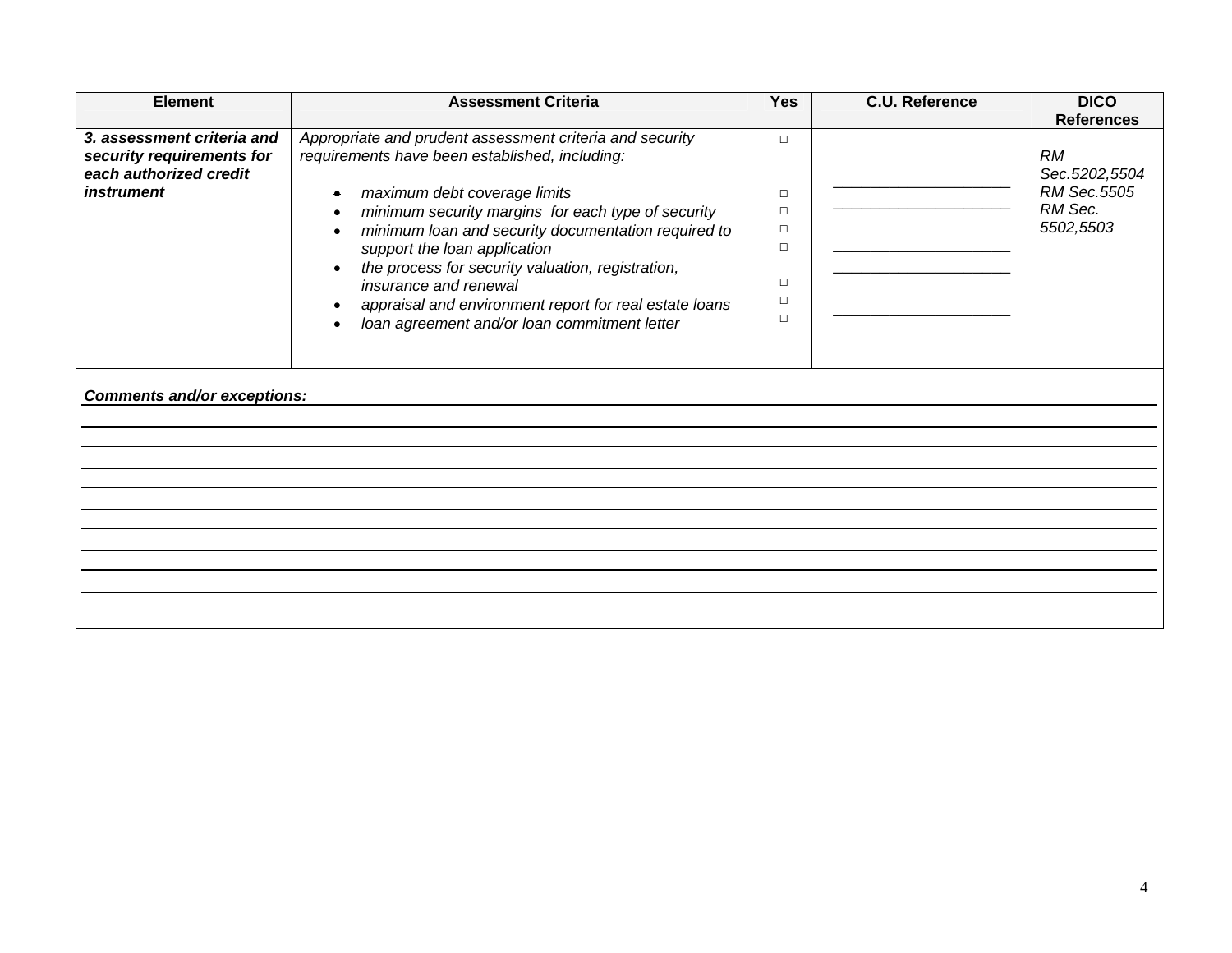| <b>Element</b>                                               | <b>Assessment Criteria</b>                                                                                                                                                                                                                                                                                                                                                                                                                                                                                                                                                                                                                                                                                                                                                                                                                          | <b>Yes</b>                                                                                                           | <b>C.U. Reference</b> | <b>DICO</b><br><b>References</b>                    |
|--------------------------------------------------------------|-----------------------------------------------------------------------------------------------------------------------------------------------------------------------------------------------------------------------------------------------------------------------------------------------------------------------------------------------------------------------------------------------------------------------------------------------------------------------------------------------------------------------------------------------------------------------------------------------------------------------------------------------------------------------------------------------------------------------------------------------------------------------------------------------------------------------------------------------------|----------------------------------------------------------------------------------------------------------------------|-----------------------|-----------------------------------------------------|
| 4 an effective credit<br>assessment and<br>monitoring system | An effective credit assessment system has been established<br>which includes:<br>• use of a commercial loan checklist outlining required<br>steps in the application, approval, security and<br>disbursement process<br>standardized processes for each loan type<br>investigation of borrower/guarantor information<br>appropriate for the type, size and nature of the loan,<br>including:<br>Financial statements $(3 - 5$ years)<br>$\circ$<br>Business registration/incorporation documents<br>$\circ$<br><b>Borrowing Resolutions and authorities</b><br>$\circ$<br><b>Credit Bureau Reports</b><br>$\circ$<br><b>Management Expertise</b><br>$\circ$<br>Net worth of personal guarantors<br>$\circ$<br>Major creditor/bank references<br>$\circ$<br><b>Business Insurance</b><br>$\circ$<br>Capital protection or succession plan<br>$\circ$ | $\Box$<br>$\Box$<br>$\Box$<br>$\Box$<br>$\Box$<br>$\Box$<br>$\Box$<br>$\Box$<br>$\Box$<br>$\Box$<br>$\Box$<br>$\Box$ |                       | RM Sec.5207,<br>5208<br>RM Sec. 5504<br>RM Sec.5506 |
|                                                              | An effective credit monitoring system has been established<br>which includes:<br>a risk rating/risk rating trend of all commercial loans:<br>when approved<br>$\circ$<br>annually when reviewed<br>$\circ$<br>when risk materially declines<br>$\circ$<br>timely reviews of all commercial loans<br>regular and timely confirmation of operating assets and<br>liabilities (e.g. receivables, payables, inventory, etc.)<br>interim financial results<br>rent and tenant rolls<br>tax and insurance payments<br>project status/real estate sales<br>regular exception reports<br>identification of higher risk or "watch list" accounts for<br>closer monitoring and follow-up action                                                                                                                                                               | $\Box$<br>$\Box$<br>$\Box$<br>$\Box$<br>$\Box$<br>$\Box$<br>$\Box$<br>$\Box$<br>$\Box$<br>$\Box$<br>$\Box$           |                       | RM Sec.5402<br><b>RM Sec 5406</b>                   |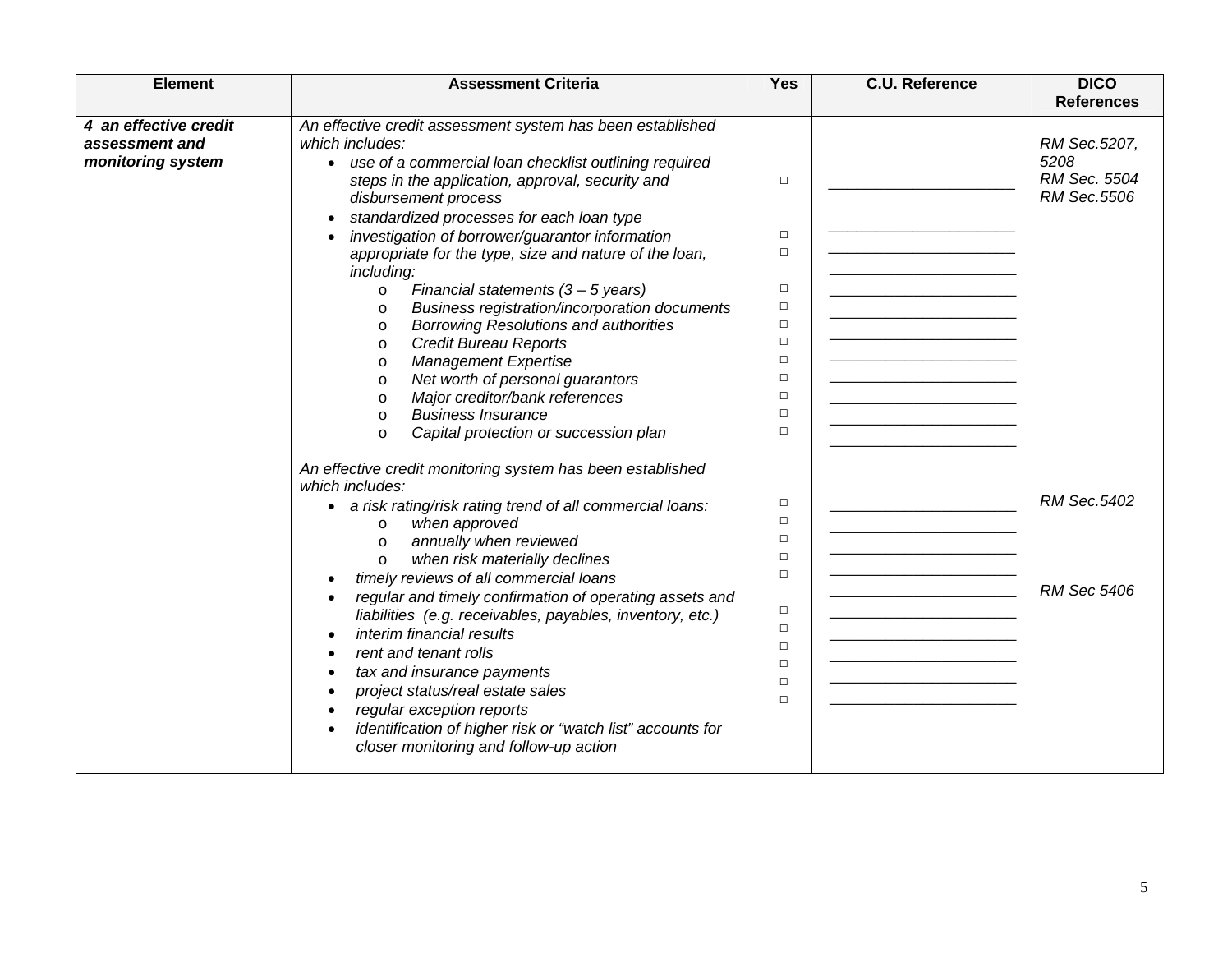*Comments and/or exceptions:*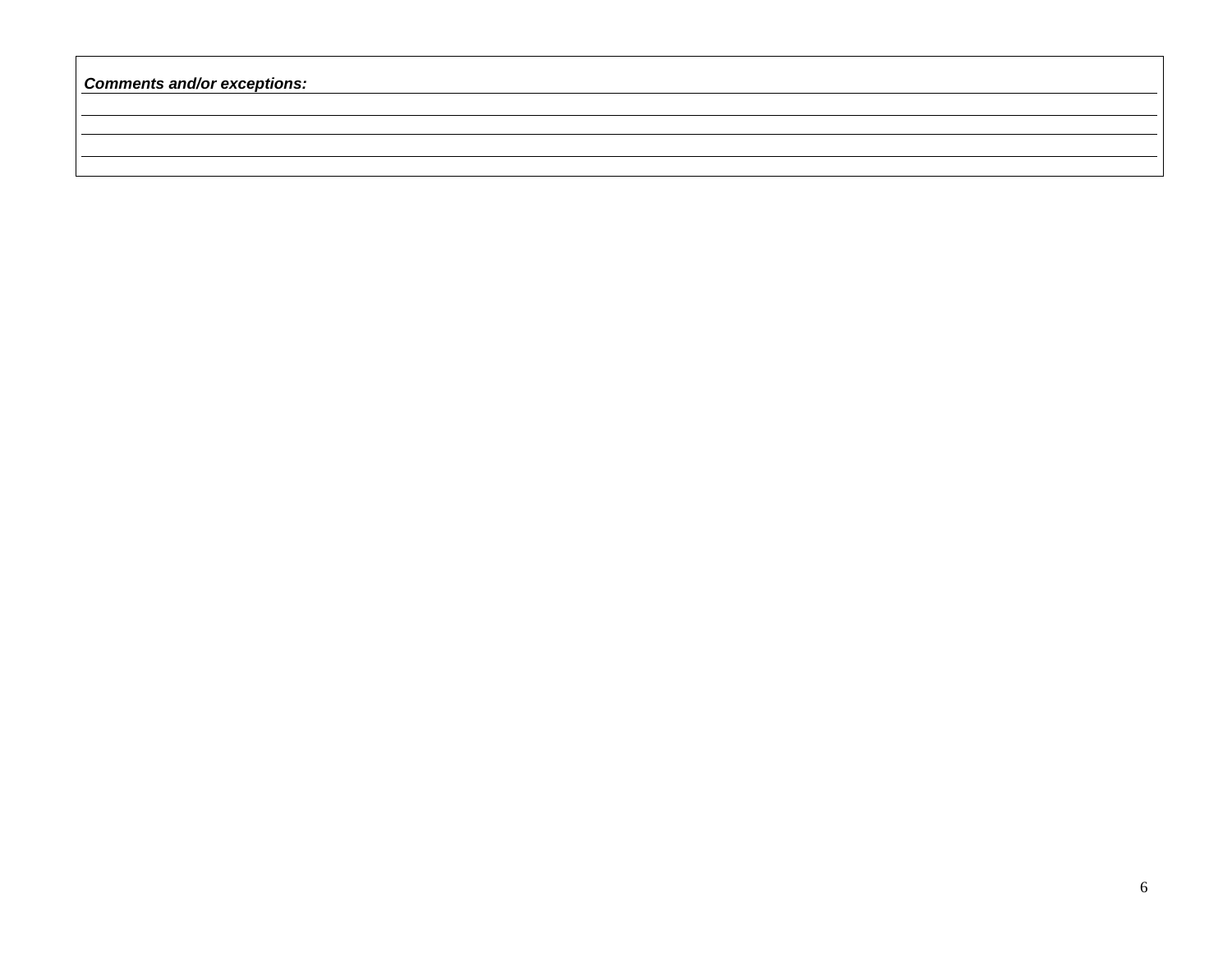| <b>Element</b>                                                                 | <b>Assessment Criteria</b>                                                                                                                                                                                                                                                                                                                                                                                                                                                                                 | <b>Yes</b>                                          | <b>C.U. Reference</b> | <b>DICO</b><br><b>References</b>                                          |
|--------------------------------------------------------------------------------|------------------------------------------------------------------------------------------------------------------------------------------------------------------------------------------------------------------------------------------------------------------------------------------------------------------------------------------------------------------------------------------------------------------------------------------------------------------------------------------------------------|-----------------------------------------------------|-----------------------|---------------------------------------------------------------------------|
| 5. defined and prudent<br>levels of decision-making<br>authority for approving | Appropriate and prudent levels of decision-making authority<br>have been established including:                                                                                                                                                                                                                                                                                                                                                                                                            |                                                     |                       | RM Sec.5206                                                               |
| credit exposures                                                               | lender approval authorities<br>an acceptable combination of experience, expertise<br>and training for lending staff for the types of credit<br>decision authority assigned<br>escalating approval levels for large and complex loans<br>conditions for authorizing loan rewrites, loan<br>postponements and formally restructured loans<br>a process for board approval on restricted party loans<br>a process for board approval in excess of lender (or<br>credit committee) approval authorities, where | $\Box$<br>П<br>$\Box$<br>$\Box$<br>$\Box$<br>$\Box$ |                       | RM Sec.5501<br>RM Sec. 5206<br>RM Sec. 5211<br>RM Sec.5205<br>RM Sec.5206 |
|                                                                                | applicable<br>approval for loan write-offs                                                                                                                                                                                                                                                                                                                                                                                                                                                                 | $\Box$                                              |                       |                                                                           |
| <b>Comments and/or exceptions:</b>                                             |                                                                                                                                                                                                                                                                                                                                                                                                                                                                                                            |                                                     |                       |                                                                           |
|                                                                                |                                                                                                                                                                                                                                                                                                                                                                                                                                                                                                            |                                                     |                       |                                                                           |
|                                                                                |                                                                                                                                                                                                                                                                                                                                                                                                                                                                                                            |                                                     |                       |                                                                           |
|                                                                                |                                                                                                                                                                                                                                                                                                                                                                                                                                                                                                            |                                                     |                       |                                                                           |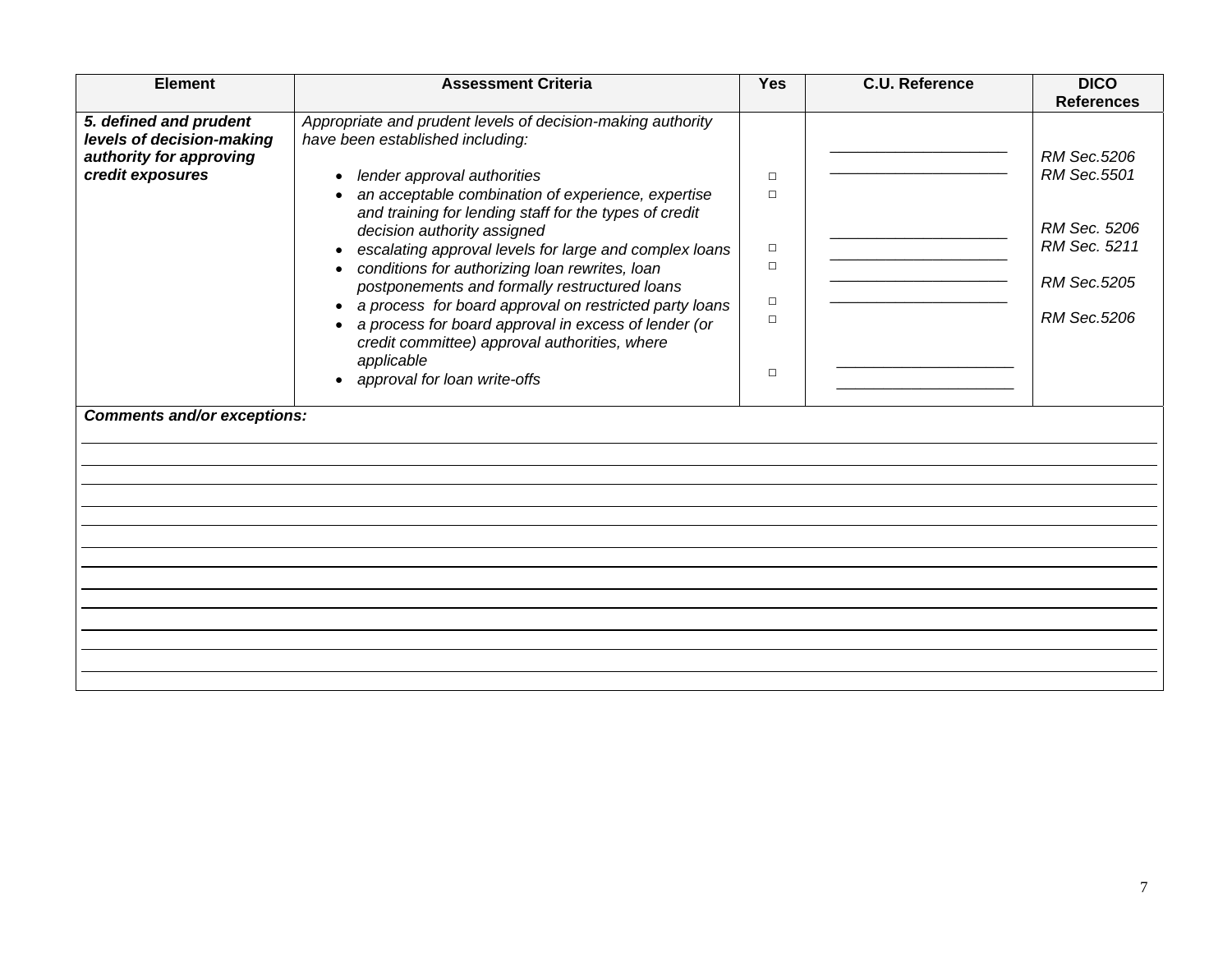| <b>Element</b>                                    | <b>Assessment Criteria</b>                                                                                                         | Yes. | <b>C.U. Reference</b> | <b>DICO</b><br><b>References</b> |
|---------------------------------------------------|------------------------------------------------------------------------------------------------------------------------------------|------|-----------------------|----------------------------------|
| 6. management of delinquent<br>and impaired loans | Policy requires active management of delinquent and<br>impaired commercial loans in compliance with By-law #6<br>and requires that |      |                       | <b>RM</b><br>Sec.5210,5507       |
|                                                   | delinquent and impaired loans are actively<br>managed including collection and legal activities                                    | П    |                       | App. Guide                       |
|                                                   | staff responsible for managing delinquent<br>commercial loans have the appropriate level of<br>knowledge and expertise             | п    |                       | By-law #6<br>RM Sec.5211         |
|                                                   | valuation of the allowance for impaired loans in<br>accordance with DICO By-law #6                                                 | п    |                       | App. Guide<br>By-law #6          |
|                                                   | rewritten and restructured loans are appropriately<br>recorded and monitored                                                       | □    |                       |                                  |
|                                                   | a process for determining the level of non-specific<br>allowance is defined                                                        | п    |                       |                                  |
| <b>Comments and/or exceptions:</b>                |                                                                                                                                    |      |                       |                                  |
|                                                   |                                                                                                                                    |      |                       |                                  |
|                                                   |                                                                                                                                    |      |                       |                                  |
|                                                   |                                                                                                                                    |      |                       |                                  |